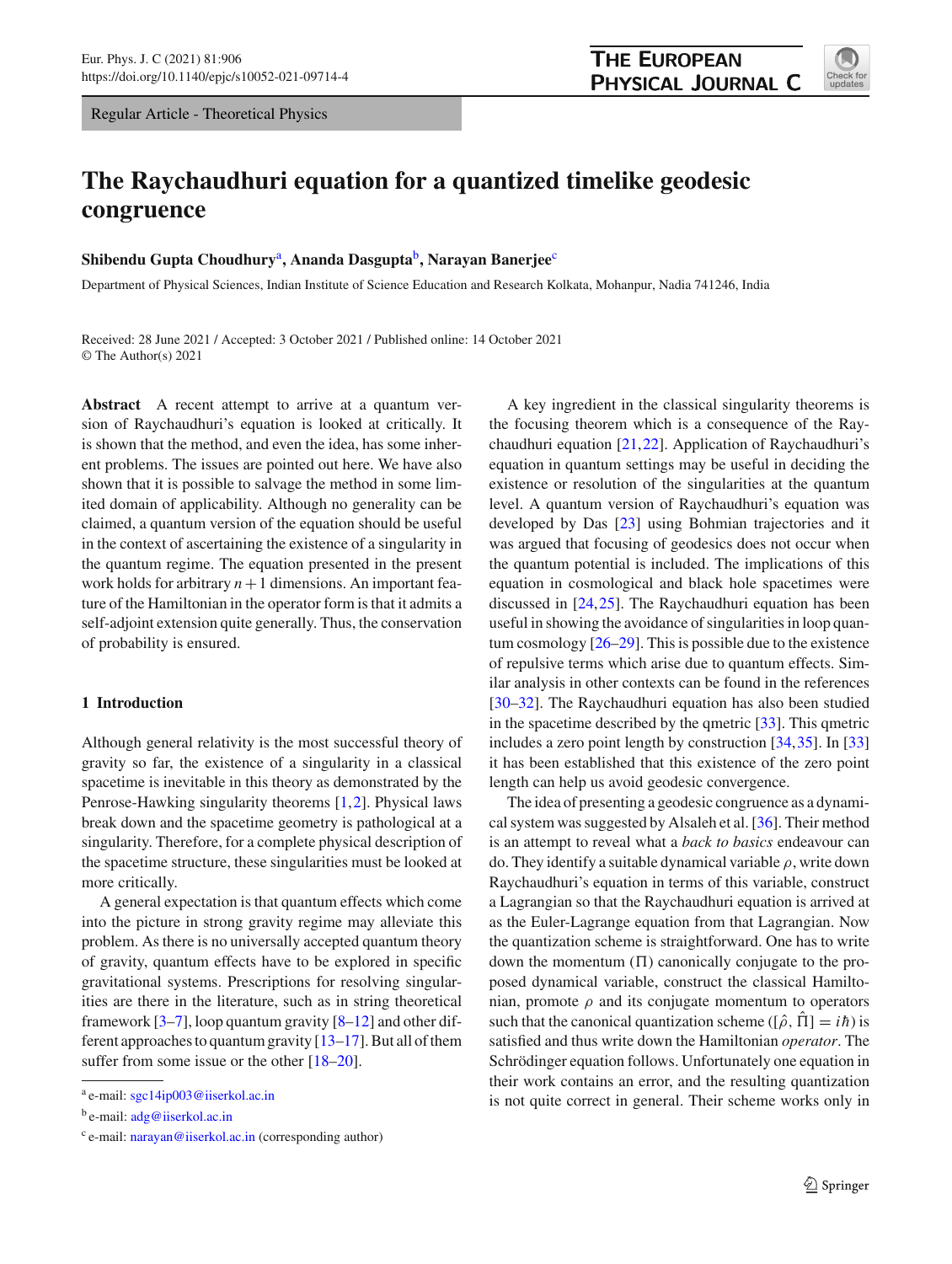$(2 + 1)$  dimensions. Also there are other deep-rooted problems in the scheme, which are pointed out in this paper.

The motivation of the present work is to find a "correct" quantum version of the Raychaudhuri equation following the approach as that of Alsaleh et al.  $[36]$  $[36]$ . We arrive at an equation which is valid for an arbitrary dimension. This is done with the help of a more rigorous approach by using the well-known Helmholtz conditions [\[37](#page-6-23)[–42](#page-6-24)] regarding the Lagrangian formulation of a problem. This helps us in writing down a viable Lagrangian as the starting point. We also point out other more serious problems, which may not be cured so easily.

The perspective is to find a quantum version of geodesic flow equation primarily following basic canonical approach very similar to the formulation of Wheeler–DeWitt quantization scheme. Certainly the idea was to obtain a full quantization of the geodesic congruences. As we will see later, the scheme practically works for some simple minisuperspaces. This is appropriate as a starting point, for the reason that in a gravitational system, the quantum regime is normally investigated in a minisuperspace. A quantum description is unavoidable in the high energy scale, i.e., beyond the Planck scale of energy. Observational signature will have to be ascertained by the analysis of primordial perturbations, and does not feature in the present work.

The paper is organized as follows. In Sect. [2](#page-1-0) we briefly discuss the Helmholtz conditions regarding the inverse problem of the Lagrangian formulation of a dynamical system. In Sect. [3](#page-1-1) the idea of considering geodesic congruence as a dynamical system is discussed and it is shown that one can generalize this concept to arbitrary dimensions. This section also contains a caveat regarding the scheme and discusses about the limited area of possible application of the scheme. Section [4](#page-4-0) describes the canonical quantization of the system. The issues of operator ordering and self-adjoint extension(s) of the quantum Hamiltonian are also discussed in this section. The final Sect. [5](#page-4-1) contains some discussions and concluding remarks. Some possible arena for applications are also discussed in the final section.

## <span id="page-1-0"></span>**2 The Helmholtz conditions**

<span id="page-1-2"></span>In this section, we briefly review the Helmholtz conditions [\[37](#page-6-23)[–42](#page-6-24)] regarding the Lagrangian formulation of a system. Let us consider a system with *d* degrees of freedom. This system is described by *d* second order differential equations of the form,

$$
F_i(t, x_j, \dot{x}_j, \ddot{x}_j) = 0,\t\t(1)
$$

where dot denotes derivative with respect to  $t$  and  $i, j =$ 1, 2, ..., *d*.

The necessary and sufficient conditions which must be satisfied by equation [\(1\)](#page-1-2) for being the Euler–Lagrange equation corresponding to a Lagrangian  $L(t, x_i, \dot{x}_i)$ , are known as the Helmholtz conditions. These conditions are [\[42\]](#page-6-24):

<span id="page-1-5"></span>
$$
\frac{\partial F_i}{\partial \ddot{x}_j} = \frac{\partial F_j}{\partial \ddot{x}_i},\tag{2}
$$

$$
\frac{\partial F_i}{\partial x_j} - \frac{\partial F_j}{\partial x_i} = \frac{1}{2} \frac{d}{dt} \left( \frac{\partial F_i}{\partial \dot{x}_j} - \frac{\partial F_j}{\partial \dot{x}_i} \right),\tag{3}
$$

$$
\frac{\partial F_i}{\partial \dot{x}_j} + \frac{\partial F_j}{\partial \dot{x}_i} = 2 \frac{\mathrm{d}}{\mathrm{d}t} \left( \frac{\partial F_j}{\partial \ddot{x}_i} \right),\tag{4}
$$

for all *i*,  $j = 1, 2, ..., d$ .

In the next section we will see how one can utilize these conditions in the context of the representation of a geodesic congruence as a dynamical system.

#### <span id="page-1-1"></span>**3 Geodesic congruence as a dynamical system**

We consider a hypersurface orthogonal timelike geodesic congruence in an  $(n + 1)$ -dimensional spacetime. Let  $h_{\alpha\beta}$  be the induced metric on the *n*-dimensional hypersurface which is orthogonal to the timelike unit velocity vector  $u^{\mu}$  of the congruence. If the congruence is considered as a dynamical system, one can define the dynamical degree of freedom as in [\[36\]](#page-6-22),

$$
\rho(\lambda) = \sqrt{h},\tag{5}
$$

where  $h = \det(h_{\alpha\beta})$  and  $\lambda$  is the affine parameter.

The dynamical evolution of *h* is given by [\[43](#page-6-25)],

$$
\frac{1}{\sqrt{h}} \frac{\mathrm{d}\sqrt{h}}{\mathrm{d}\lambda} = \theta,\tag{6}
$$

<span id="page-1-3"></span>where  $\theta = \nabla_{\mu} u^{\mu}$  is the expansion scalar of the congruence. Therefore, we have,

$$
\rho' \equiv \frac{\mathrm{d}\rho}{\mathrm{d}\lambda} = \rho \theta,\tag{7}
$$

where a prime indicates a differentiation with respect to the affine parameter  $\lambda$ . It should be pointed out here that there is an erroneous extra factor of  $\frac{2}{n}$  on the right hand side of this equation in the work of Alsaleh et al. [\[36\]](#page-6-22). This reduces to the correct result only for  $n = 2$ .

<span id="page-1-4"></span>In this case, the Raychaudhuri equation which dictates the evolution of the congruence, is given by [\[21](#page-6-10),[22\]](#page-6-11),

$$
\frac{d\theta}{d\lambda} + \frac{1}{n}\theta^2 + 2\sigma^2 + \mathcal{R} = 0,
$$
\n(8)

where  $2\sigma^2 = \sigma_{\alpha\beta}\sigma^{\alpha\beta}$  and  $\sigma_{\alpha\beta} = \nabla_{(\nu}u_{\mu)} - \frac{1}{n}h_{\alpha\beta}\theta$  is the shear tensor.  $\mathcal{R} = R_{\mu\nu}u^{\mu}u^{\nu}$  with  $R_{\mu\nu}$  being the Ricci tensor.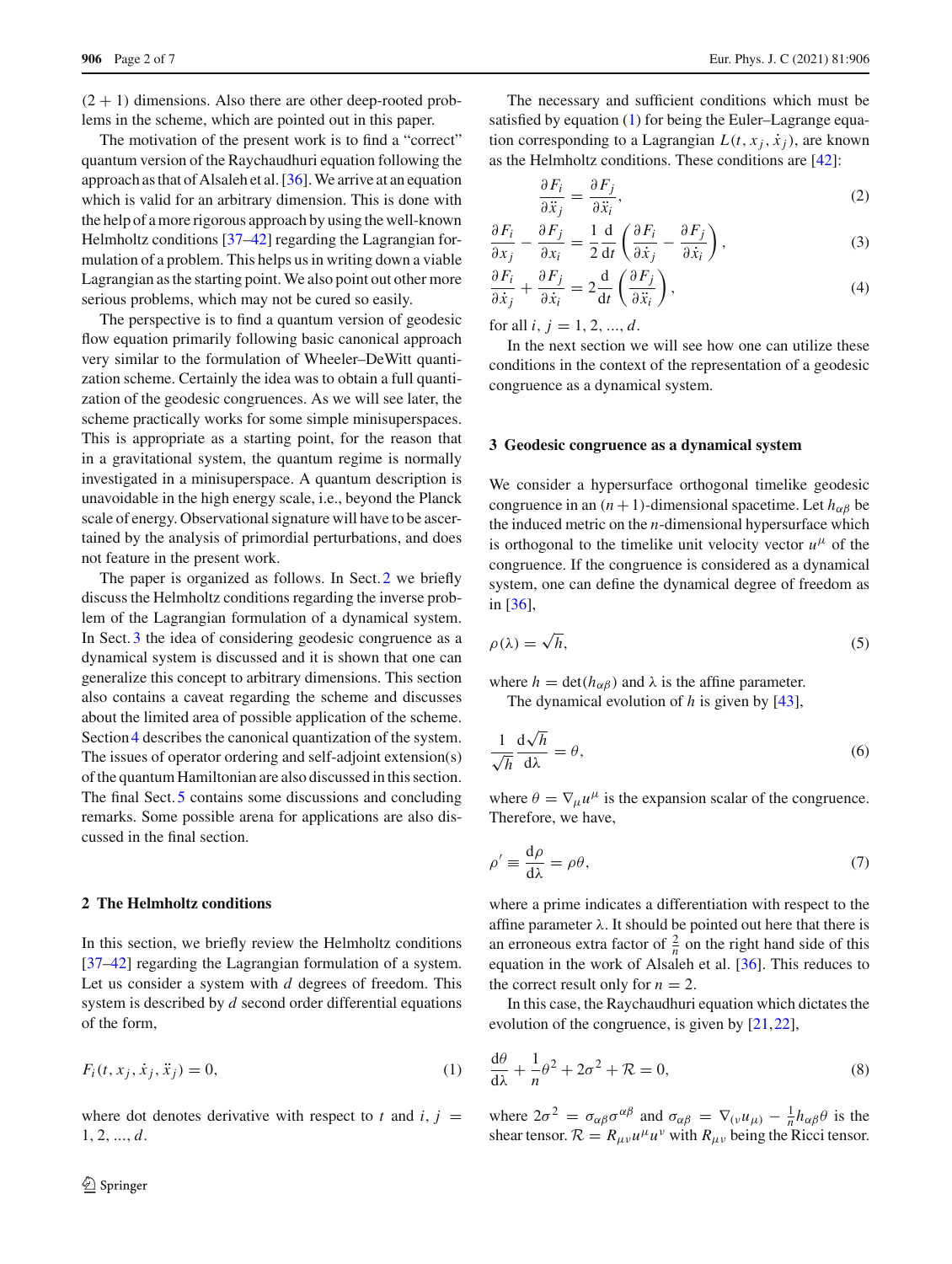As the congruence is hypersurface orthogonal, the rotation tensor  $\omega_{\mu\nu} = \nabla_{[\nu} u_{\mu]} = 0$  [\[43](#page-6-25)].

<span id="page-2-0"></span>Using Eq. [\(7\)](#page-1-3), Raychaudhuri's equation [\(8\)](#page-1-4) can be written as,

$$
\frac{\rho''}{\rho} + \frac{\rho'^2}{\rho^2} \left( \frac{1}{n} - 1 \right) + 2\sigma^2 + \mathcal{R} = 0.
$$
 (9)

We want this equation as the Euler–Lagrange equation corresponding to a Lagrangian. For that, we compare this equation  $(9)$  with equation  $(1)$  and we have,

$$
F = \frac{\rho''}{\rho} + \frac{\rho'^2}{\rho^2} \left( \frac{1}{n} - 1 \right) + 2\sigma^2 + \mathcal{R}.
$$
 (10)

It is easy to verify that with this  $F$ , conditions  $(2)$  and  $(3)$  are trivially satisfied but to satisfy the condition  $(4)$  we need  $n =$ 2. So a Lagrangian formulation with this *F*, given by Eq. [\(10\)](#page-2-1), is possible only in  $(2 + 1)$ -dimensions. This expression for *F* is used in the work Alsaleh et al. [\[36](#page-6-22)]. Therefore, their calculations are valid only for  $n = 2$ .

Now, we discuss how one can generalize this idea to  $(n +$ 1)-dimensions for an arbitrary *n*. To achieve this, we multiply equation [\(9\)](#page-2-0) by an integrating factor which in turn leads to the existence of a Lagrangian for the  $(n + 1)$ -dimensional system under consideration. For a comprehensive discussion on this method we refer to the work of Casetta and Pesce [\[40\]](#page-6-26) and references therein. If we multiply  $F$  in equation [\(10\)](#page-2-1) by  $\rho^{\frac{2}{n}-1}$ , then the new  $\tilde{F}$ ,

$$
\tilde{F} = \rho^{\left(\frac{2}{n}-1\right)} \left[ \frac{\rho''}{\rho} + \frac{\rho'^2}{\rho^2} \left( \frac{1}{n} - 1 \right) + 2\sigma^2 + \mathcal{R} \right],\tag{11}
$$

<span id="page-2-2"></span>satisfies all the Helmholtz conditions if we demand that  $2\sigma^2 + \mathcal{R}$  is a function of  $\rho$  only. Now, one can construct a Lagrangian as,

$$
L = \frac{1}{2}\rho^{\left(\frac{2}{n}-2\right)}\rho'^2 - V[\rho].\tag{12}
$$

A variation of this Lagrangian, with respect to the dynamical variable  $\rho$ , yields

$$
\delta \mathcal{L} = -\rho^{\left(\frac{2}{n}-1\right)} \left[ \frac{\rho''}{\rho} + \frac{\rho'^2}{\rho^2} \left( \frac{1}{n} - 1 \right) \right] \delta \rho - \delta V
$$

$$
+ \frac{d}{d\lambda} \left( \rho^{\left(\frac{2}{n}-2\right)} \rho' \delta \rho \right). \tag{13}
$$

<span id="page-2-4"></span>Therefore, to get the equation  $\tilde{F} = 0$  from the least action principle we need,

$$
\frac{\delta V[\rho]}{\delta \rho} = \rho^{\left(\frac{2}{n}-1\right)} \left(2\sigma^2 + \mathcal{R}\right). \tag{14}
$$

It should be mentioned at this stage that *V*[ρ] here is the potential corresponding to the system representing the congruence and has to be constructed using the gravitational field equations. It is not quite the potential, if any, in the matter sector alone.

<span id="page-2-3"></span>The Euler–Lagrange equation corresponding to this Lagrangian is,

<span id="page-2-1"></span>
$$
\frac{\partial L}{\partial \rho} = \frac{\mathrm{d}}{\mathrm{d}\lambda} \left( \frac{\partial L}{\partial \rho'} \right). \tag{15}
$$

If we now assume that *V* is a function of  $\rho$  alone (instead of being a functional) in equation  $(12)$ , equation  $(15)$  implies,

$$
\rho^{\left(\frac{2}{n}-1\right)}\left[\theta^{\prime}+\frac{1}{n}\theta^2+\mathcal{R}+2\sigma^2\right]=0.\tag{16}
$$

This indeed leads to Raychaudhuri's equation (since  $\rho^{\frac{2}{n}-1} \neq$ 0). This generalization is valid in general  $(n+1)$ -dimensions and reduces to the expressions discussed in [\[36\]](#page-6-22) for  $n = 2$ .

Actually, the above calculation depends on a simplifica-tion that is not valid in general. Equation [\(9\)](#page-2-0) tells us that  $V[\rho]$ is actually a functional, and not a simple function of  $\rho$ , as  $\sigma^2$  contains  $\rho'$  and  $\mathcal R$  may contain terms having up to the second derivative,  $\rho''$ . However, this calculation can still be implemented for some simple cases, where  $\rho$  is a function of a single variable, so that all its derivatives are functions of that variable and in principle can be written as a function of  $\rho$ . The simplest example is certainly the spatially isotropic and homogeneous cosmology. We shall show this for a spatially flat universe. The method is also likely to work for some spatially homogeneous anisotropic models like Bianchi I. In all these cases,  $\rho$  is a function of the cosmic time *t* only, and thus derivatives of  $\rho$  can be written as a function of  $\rho$ . Thus the functional  $V[\rho]$  can be treated as a function,  $V = V(\rho)$ . For inhomogeneous cosmologies, the method will not work, as *V* will remain a functional. The total derivative with respect to the affine parameter  $\lambda$  in equation [\(15\)](#page-2-3) will lead to partial derivatives with respect to spatial coordinates as well.

Another more crucial issue needs to be pointed out here. The approach of Alsaleh et al. [\[36](#page-6-22)] treats  $\rho$  as the dynamical variable and Raychaudhuri's equation, derived from an action, determines the dynamics. But it is important to note that Raychaudhuri's equation [\(8\)](#page-1-4) is an identity in Riemannian geometry, very much along the lines of the Bianchi identities  $(G_{y}^{\mu\nu} = 0)$ . So it does not have any dynamical content of its own. We shall also show that the construction of the potential *V* clearly indicates this. For a detailed description on similar issues with the Noether currents, derived from a given geometry, we refer to the work of Padmanabhan [\[44\]](#page-6-27).

We shall now see an illustration of the issues mentioned by making an attempt to construct the potential with the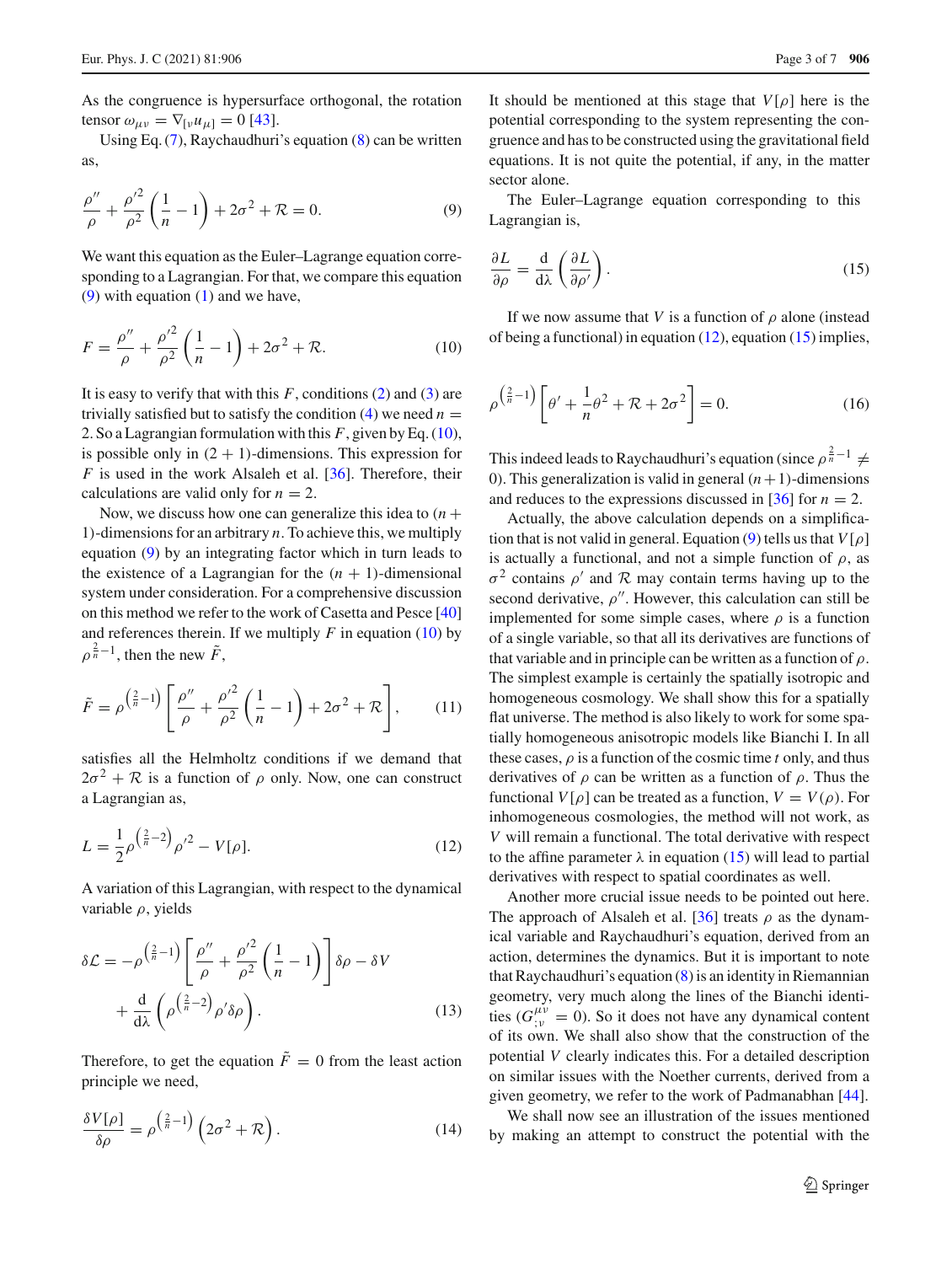simplest example of a spatially flat Friedmann–Robertson– Walker (FRW) metric given by,

$$
ds^{2} = -dt^{2} + a^{2}(t) \left[ dr^{2} + r^{2} d\vartheta^{2} + r^{2} \sin^{2} \vartheta d\phi^{2} \right].
$$
 (17)

We have,  $\rho = \sqrt{h} = a^3$ , can choose  $\lambda = t$ , and thus get  $\mathcal{R} = -3\frac{\ddot{a}}{a}$ , where a dot indicates a derivative with respect to *t*, the cosmic time. We also have  $\sigma^2 = 0$  as the given spacetime is spatially isotropic. Therefore,

$$
\rho' = \frac{d\rho}{dt} \equiv \dot{\rho} = 3a^2 \dot{a}.\tag{18}
$$

From equation [\(14\)](#page-2-4) we have,

$$
\delta V = -9\ddot{a}\delta a = \delta \left(\frac{9}{2}\dot{a}^2\right) - \frac{d}{dt} \left(9\dot{a}\delta a\right). \tag{19}
$$

If we invoke the condition, used in a standard variational principle, that there is no variation on the boundary, we can ignore the total derivative term, and identify *V* as

$$
V = \frac{9}{2}\dot{a}^2,\tag{20}
$$

and the Lagrangian [\(12\)](#page-2-2) is,

$$
L = \frac{9}{2}\dot{a}^2 - \frac{9}{2}\dot{a}^2 = 0.
$$
 (21)

This triviality is a consequence of the fact that the Raychaudhuri's equation is an identity in Riemannian geometry as already pointed out. If  $R$  is expressed in terms of the metric components (*a*) and its derivatives, one arrives at a triviality.

A possible way out for a somewhat meaningful interpretation of this Lagrangian formulation is the following. In General Relativity we can use the field equations to represent  $\mathcal{R} = R_{\mu\nu}u^{\mu}u^{\nu}$  in terms of the energy-momentum tensor,  $T_{\mu\nu}$ . Therefore, we write from equation [\(14\)](#page-2-4),

$$
\frac{\partial V}{\partial \rho} = \rho^{\left(\frac{2}{n}-1\right)} \left(2\sigma^2 + \kappa T_{\mu\nu} u^{\mu} u^{\nu} + \frac{\kappa}{2} T\right),\tag{22}
$$

where  $T$  is the trace of the energy-momentum tensor. We have used Einstein's equations,

$$
R_{\mu\nu} - \frac{1}{2}g_{\mu\nu}R = \kappa T_{\mu\nu},\tag{23}
$$

and continue with the assumption that all variables are functionally related to  $\rho$  so that *V* can be treated as a function of ρ. Here *R* is the Ricci scalar and κ = 8π*G* with *G* being the Newtonian gravitational constant. We can bypass the triviality by proceeding in this way and go on to construct a non-trivial Lagrangian. We will illustrate this point with the example already considered - namely spatially flat FRW universe.

We will consider a scale factor with power law dependence on *t*. For a universe described by an FRW metric containing a distribution of perfect fluid having an equation of state  $p = w\epsilon$ , where  $p, \epsilon$  are the pressure and density of the fluid with w being a constant, one has solution for *a* as,

<span id="page-3-1"></span>
$$
a = a_0 (t - t_0)^C,
$$
\n(24)

<span id="page-3-2"></span>where  $C$ ,  $a_0$ ,  $t_0$  are constants. Here, it follows from equation [\(22\)](#page-3-0) that,

$$
\frac{\partial V}{\partial \rho} = \rho^{-\frac{1}{3}} \frac{\kappa}{2} (\epsilon + 3p). \tag{25}
$$

For the scale factor as given by equation [\(24\)](#page-3-1), we have,

$$
\frac{\kappa}{2}(\epsilon + 3p) = \frac{\ddot{D}}{(t - t_0)^2} = \frac{D}{a(t)^{\frac{2}{C}}} = \frac{D}{\rho^{\frac{2}{3C}}},\tag{26}
$$

where  $\ddot{D}$ , and hence  $D$ , are constants. Now, the potential can be obtained from equation  $(25)$  as,

$$
V = k \rho^{\frac{2}{3}(1 - \frac{1}{C})},\tag{27}
$$

where  $k$  is a constant. Thus, the Lagrangian is given by (using equation [\(12\)](#page-2-2)),

$$
L = \frac{1}{2}\rho^{-\frac{4}{3}}\dot{\rho}^2 - k\rho^{\frac{2}{3}\left(1 - \frac{1}{C}\right)}.
$$
 (28)

We have used the functional dependence of  $\rho$  (through  $a$ ) on *t* to express *V* as a function of  $\rho$ .

Another example where we can construct the potential *V* and thus the Lagrangian following the similar procedure is,

<span id="page-3-0"></span>
$$
a(t) = \left[A \exp(\lambda t) + B \exp(-\lambda t)\right]^{\frac{2}{3}}.
$$
 (29)

This is the general solution for the scale factor when we assume that the jerk parameter of the universe,  $j \equiv$ we assume that<br> $\left(\frac{a}{a}\right)^3 \frac{\dddot{a}}{a} = 1$  [\[45\]](#page-6-28).

Even more complicated cases, where the scale factor or the variables in the matter sector cannot be written as a function of the cosmic time *t* explicitly, can also be dealt with, such as the one recently given by Shokri et al. [\[46](#page-6-29)], where one or more of the quantities like the scale factor  $a$  (hence  $\rho$  in the present context), the scalar field  $\phi$  and the potential  $U = U(\phi)$  are known as a function of *t* only implicitly. This is possible as in the spatially homogeneous models, there is essentially only one independent variable, namely the cosmic time *t*.

This procedure can also be extended to spatially anisotropic but homogeneous models where  $\rho$  can be expressed as a function of *t* alone. For an inhomogeneous cosmological model,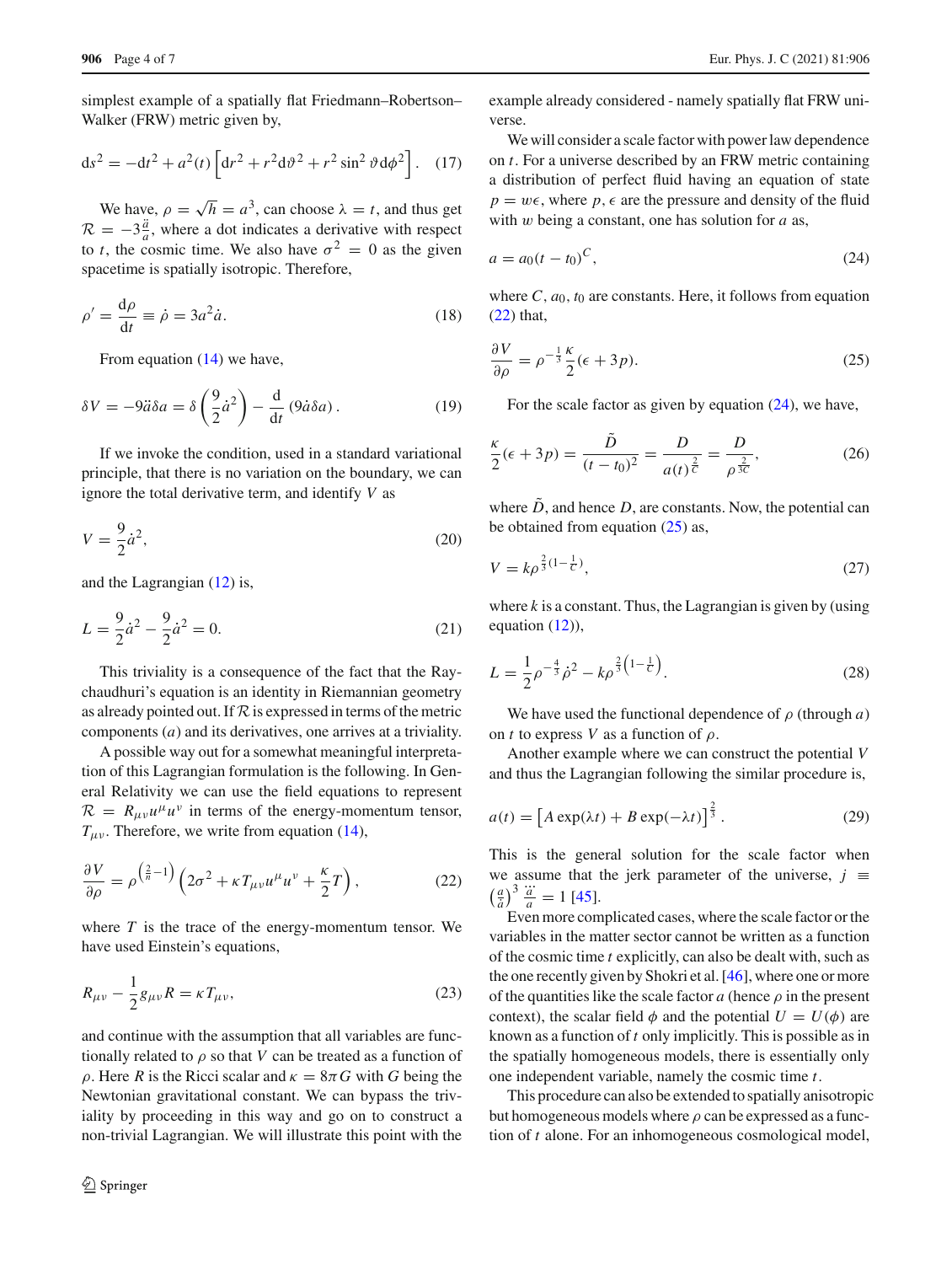this simple method will not work, as all the quantities cannot be expressed as a function of  $\rho$ .

We now proceed to construct the Hamiltonian, acknowledging that the method has only a very limited domain of application.

The canonically conjugate momentum corresponding to  $\rho$  is,

$$
\Pi = \frac{\partial L}{\partial \rho'} = \rho^{\left(\frac{2}{n} - 2\right)} \rho' = \rho^{\left(\frac{2}{n} - 1\right)} \theta,\tag{30}
$$

<span id="page-4-2"></span>and the Hamiltonian is given by,

$$
H = \frac{1}{2}\rho^{\left(2-\frac{2}{n}\right)}\Pi^2 + V[\rho],\tag{31}
$$

The Hamiltonian's equations of motion are,

$$
\rho' = \theta \rho,\tag{32}
$$

and

$$
\rho^{\left(\frac{2}{n}-1\right)}\left[\theta'+\frac{1}{n}\theta^2+\mathcal{R}+2\sigma^2\right]=0,\tag{33}
$$

as expected.

## <span id="page-4-0"></span>**4 Canonical quantization**

For a canonical quantization of the system under consideration,  $\rho$  and  $\Pi$  are promoted to operators such that they satisfy the canonical commutation relation,

$$
[\hat{\rho}, \hat{\Pi}] = i\hbar. \tag{34}
$$

These operators act on the geometric flow state  $\Psi[\rho,\lambda]$ [\[36](#page-6-22)]. In  $\rho$ -representation, we have,

$$
\hat{\rho} = \rho, \quad \hat{\Pi} = -i\hbar \frac{\partial}{\partial \rho}.
$$
\n(35)

<span id="page-4-3"></span>The Hamiltonian  $(31)$ , in terms of the operators, is given by

$$
\hat{H} = -\frac{\hbar^2}{2}\rho^{\left(2-\frac{2}{n}\right)}\frac{\partial^2}{\partial \rho^2} + V[\rho].\tag{36}
$$

Therefore, the evolution equation for the geometric flow state  $\Psi$  can be written as,

$$
\hat{H}\Psi = i\hbar \frac{\partial}{\partial \lambda} \Psi.
$$
\n(37)

This is the equation which dictates the evolution of a timelike geodesic congruence in the quantized version and is thus the quantum analogue of the classical Raychaudhuri equation, which is applicable to only a limited class of geometries, but definitely for all *n*.

One expected field of application of this quantized Raychaudhuri equation is the quantized quantum cosmological models. Such models, particularly the spatially anisotropic ones in the Wheeler-DeWitt quantization scheme [\[47](#page-6-30),[48](#page-6-31)] can pose the problem of a non-unitary evolution [\[49](#page-6-32)[–52\]](#page-6-33). It has been shown that with a proper choice of operator ordering the models can have unitary evolution [\[53](#page-6-34)[–56\]](#page-6-35). It was also shown that, at least for spatially homogeneous models, a self-adjoint extension is always possible [\[57\]](#page-6-36). In the same way one can show that as the operator [\(36\)](#page-4-3) is indeed a symmetric operator with the norm defined as,  $||\Psi|| = \int_0^\infty d\rho \rho \left(\frac{2}{n} - 2\right) \Psi^* \Psi$ , the self-adjoint extension is guaranteed via Friedrichs theorem (see [\[57](#page-6-36)[,58](#page-6-37)]).

This can be shown more explicitly as follows. We choose the operator ordering as,

$$
\hat{H} = -\frac{\hbar^2}{2}\rho^{\left(1-\frac{1}{n}\right)}\frac{\partial}{\partial\rho}\rho^{\left(1-\frac{1}{n}\right)}\frac{\partial}{\partial\rho} + V[\rho].\tag{38}
$$

With the change of variable,

$$
\chi = n\rho^{\frac{1}{n}},\tag{39}
$$

one can write,

$$
\hat{H} = -\frac{\hbar^2}{2} \frac{\partial^2}{\partial \chi^2} + V[\chi],\tag{40}
$$

which is manifestly symmetric with the norm,

$$
||\Psi|| = \int_0^\infty d\chi \Psi^* \Psi.
$$
\n(41)

Therefore, the Hamiltonian admits a self-adjoint extension. This resolves the apprehension of arriving at an equation that dictates a non-unitary evolution of geodesic congruences.

## <span id="page-4-1"></span>**5 Conclusion**

The work of Alsaleh et al. [\[36\]](#page-6-22) on representing a geodesic congruence as a dynamical system and quantizing the evolution of a timelike geodesic congruence in an  $(n + 1)$ dimensional spacetime is critically discussed in the present work. Although this kind of quantization is an important endeavour, there are several serious issues. The method apparently looks very promising, but it turns out that it is not generally applicable. The basic reason behind this is that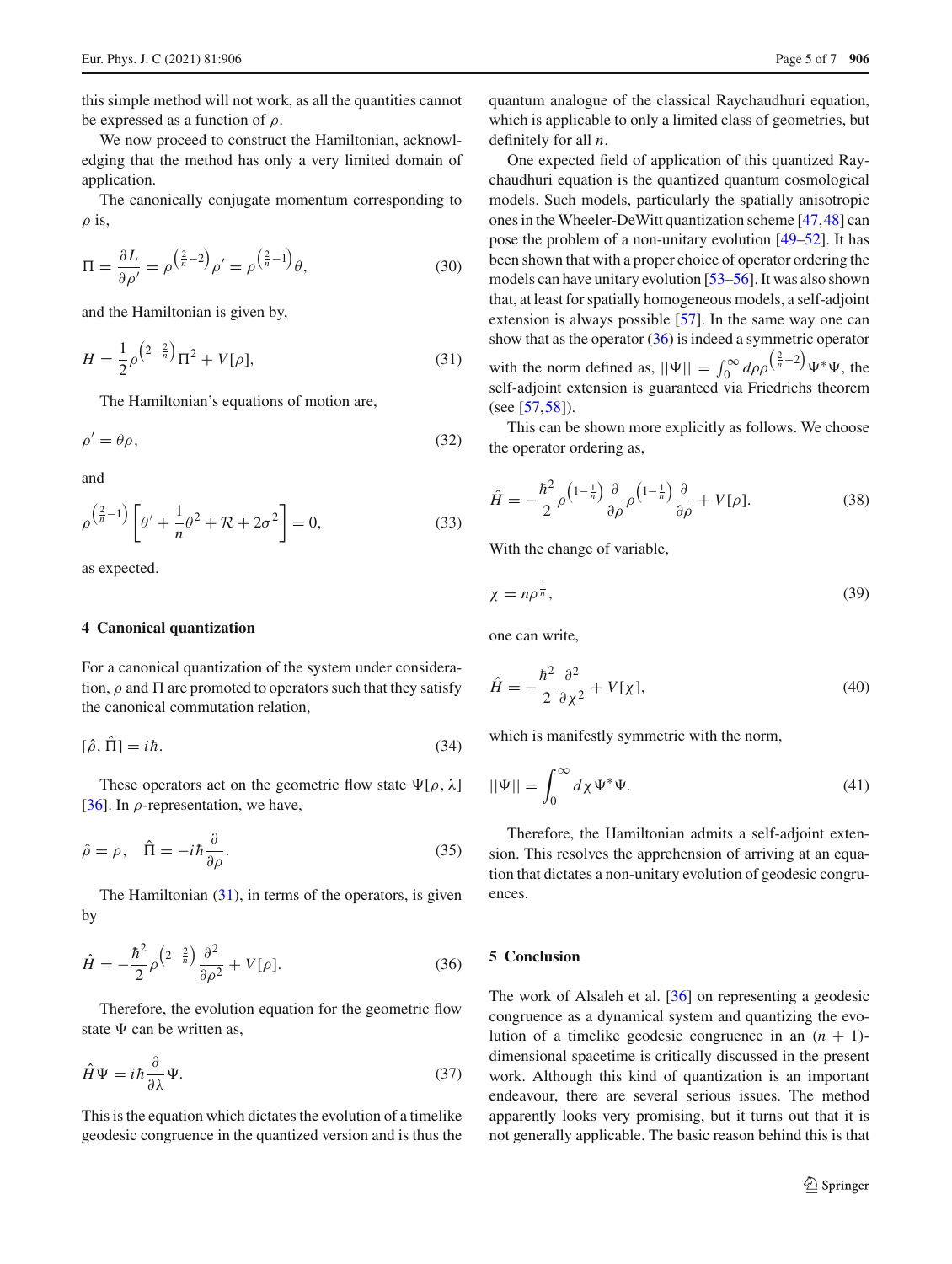Raychaudhuri's equation is actually an identity in Riemannian geometry, and naturally is not one to be obtained from a variational principle as the equation of motion for a geodesic congruence.

We have shown that where  $\rho = \sqrt{h}$  is a function of only one variable, for instance the cosmic time *t*, one can express  $\rho$  and its derivatives all as functions of  $t$ . Thus we assume that  $\rho$  and its derivatives are "functionally related". This helps in writing the functional  $V[\rho]$  as a simple function  $V(\rho)$ . This simplifies the problem so that one can construct the "correct" Lagrangian using Helmholtz conditions regarding the inverse problem of the Lagrangian formulation. We have constructed the classical Hamiltonian for the system and quantized the system using canonical commutation relations. This is valid for an arbitrary  $n + 1$  dimensions, and the results reduce to those of  $[36]$  for  $n = 2$ .

This simple method will, as we have shown, lead to a triviality, consistent with the fact that Raychaudhuri's equation is a geometric identity. Now if we try to construct the potential using  $R_{\mu\nu}u^{\mu}u^{\nu}$  through Einstein's field equations, we can arrive at some non-trivial results. By using Einstein's equations, Raychaudhuri's equation is no longer an identity of Riemannian geometry, and thus one can bring some meaning out of the Lagrangian formulation.

We then write down the evolution equation for the quantized geodesic congruence in terms of the geometric flow state  $\Psi$ . In the quantum picture this equation plays the same role that the Raychaudhuri equation does in the classical one.

It definitely deserves mention that all the limitations that we are talking about, are present at the classical level itself. The quantization scheme is quite straightforward, and does not lead to any additional issue.

The present work has an additional feature. We checked that the self-adjoint extension of the Hamiltonian is quite possible in this context. This ensures the conservation of probability. This is in fact a crucial issue for the quantum description of any physical system.

One should note that some of the important results of the equation derived by Alsaleh et al. [\[36](#page-6-22)] are retained in the "corrected" version. In the expression of the Hamiltonian [\(36\)](#page-4-3) the effective mass is given by,

$$
m_{\text{eff}} = \rho^{\left(\frac{2}{n} - 2\right)}.
$$
\n<sup>(42)</sup>

For  $n > 1$  this mass diverges as  $\rho \rightarrow 0$  leading to an infinite effective potential, and a proper boundary condition would be  $\Psi(\rho = 0) = 0$  (see [\[59](#page-6-38)] for a comprehensive description). Thus, the probability of focusing of the congruence (implemented by  $\rho \rightarrow 0$ ) is vanishingly small.

This analysis can also be extended to null geodesics in arbitrary dimensions  $(n > 1)$ . For this, one has to replace *n* by *n* − 1 from the beginning so as to be consistent with the Raychaudhuri equation for null geodesics [\[31](#page-6-39)[,43](#page-6-25)].

This quantization of the geometric flow should be useful in understanding the existence of singularities in gravitational systems. As already mentioned, the focusing of time-like geodesics in spatially homogeneous cosmological systems without vorticity can be studied with the help of the equation developed in this work. For instance, all Friedmann models and most of the anisotropic Bianchi models can be examined for the singularities in the quantum regime.

An earlier significant attempt towards a quantum version of the Raychaudhuri equation was by Das, where the classical geodesics were replaced by Bohmian trajectories [\[23\]](#page-6-12).

An arena, where the quantized Raychaudhuri equation should find an immediate application is black hole physics. The modification of the Raychaudhuri equation in [\[23\]](#page-6-12) found an immediate application in the estimation of the Hawking temperature [\[60\]](#page-6-40), where corrections to Hawking temperature of a Schwarzchild black hole are obtained from the Quantum Raychaudhuri equation, and compared with that obtained using a "linear" correction and a "linear plus quadratic" correction arising from the Generalized Uncertainty Principle. It was found that all of them tend to prevent a catastrophic evaporation of the black hole. Very recently there is an attempt towards a resolution of the black hole singularity in loop quantum gravity where a modified Raychaudhuri equation has been used [\[61](#page-6-41)].

In the present work, the classical geodesic flows are not replaced but rather, are quantized themselves. This is expected to find application in the investigation of the singularities in the quantum regime for a collapse of homogeneous systems, such as the Datt–Oppenheimer–Snyder collapse [\[62](#page-6-42),[63\]](#page-6-43).

**Acknowledgements** Shibendu Gupta Choudhury thanks Council of Scientific and Industrial Research, India for the financial support. The authors are grateful to Thanu Padmanabhan for his enlightening comments on an earlier draft, pointing out some major issues, which helped us improving the draft to a large extent. Thanks are also due to Krishnakanta Bhattacharya for helping us (with some suggestions) on the draft.

**Data Availability Statement** This manuscript has no associated data or the data will not be deposited. [Authors' comment: The authors neither used nor generated any data while performing this work.]

**Open Access** This article is licensed under a Creative Commons Attribution 4.0 International License, which permits use, sharing, adaptation, distribution and reproduction in any medium or format, as long as you give appropriate credit to the original author(s) and the source, provide a link to the Creative Commons licence, and indicate if changes were made. The images or other third party material in this article are included in the article's Creative Commons licence, unless indicated otherwise in a credit line to the material. If material is not included in the article's Creative Commons licence and your intended use is not permitted by statutory regulation or exceeds the permitted use, you will need to obtain permission directly from the copy